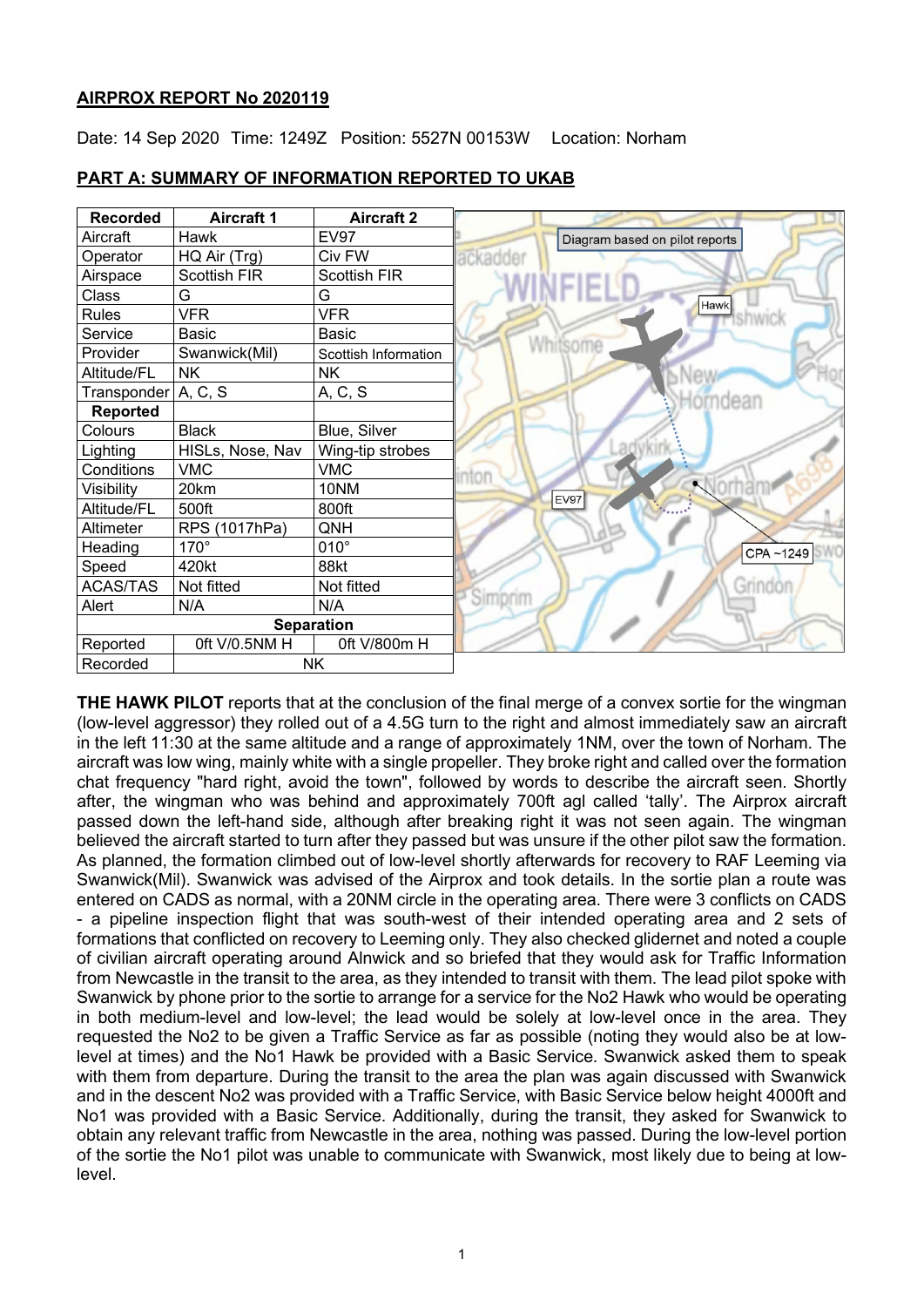The pilot assessed the risk of collision as 'Medium'.

**THE EV97 PILOT** reports that they were on a sightseeing flight had just completed two orbits over Northam when they saw an RAF black Hawk with nose-light on at a similar height and at a range of 1NM. They increased the right-hand orbit turn rate to remain clear, but did not consider the incident to be an Airprox.

The pilot assessed the risk of collision as 'Low'.

**THE SWANWICK(MIL) CONTROLLER** reports that at approximately 1250z a pair of Hawks who had been operating in and out of low-level, called for pickup and recovery to base. Once identified and given a climb, the lead pilot reported they had had an Airprox whilst low-level, just prior to pulling up. The incident took place just prior to receiving a service from Swanwick. The controller applied a service, climb and vector and requested details, which were given as follows: the Hawks were approximately 5527N 00153W (from console right click facility), the Airprox reported as about 5NM NNW of 'Millfields' gliding site. The Hawks were tracking south, the conflictor was tracking north. The conflictor was reported as a light aircraft, possibly a Bulldog, with red and white markings. No conflicting aircraft was noted at the time, however the controller was busy with other aircraft.

The controller perceived the severity of the incident as 'Low'.

**THE SWANWICK(MIL) SUPERVISOR** reports they were positioned in the Ops room in close proximity to the TAC and were first made aware of the incident by the TAC requesting that a handover be conducted on another callsign whilst they were taking the details of the incident. The Hawks were identified and there was no other radar contact sighted within their vicinity. They continued to climb FL160 and returned to base with no further issue.

#### **Factual Background**

The weather at Edinburgh was recorded as follows:

METAR EGPH 141220Z 25007KT 9999 BKN027 19/14 Q1020= METAR EGPH 141250Z 22008KT 9999 OVC028 19/14 Q1020=

# **Analysis and Investigation**

#### **NATS Investigation**

The NATS MRT radar was reviewed for 20 minutes before and after the reported Airprox time. Nothing of note was spotted. A review of the Scottish Information frequency and telephone calls 20 minutes before and after the reported Airprox time showed that no mention of traffic was made by the EV97 pilot. R/T occupancy was noted to be very high throughout. The Scottish Information FISO was interviewed 2 weeks after the event once Prestwick Centre received the Airprox notification. The FISO could not recall anything notable about the day in question or the specific aircraft involved. They could loosely remember working the EV97 on the south bank of the Forth but could not recall seeing [the EV97] or [the Hawks] on the Flight Information Display. The FISO did mention that they were aware that military Hawk aircraft often perform manoeuvres in that area but were unaware of anything specific that day.

# **Military ATM**

The Hawk was operating at low-level as part of a formation of two Hawks conducting a convex sortie in the vicinity of Norham. Prior to getting airborne the Hawk pilot spoke with the Swanwick(Mil) Supervisor and requested an ATS for both Hawks, advising them of the operating area and intended altitudes. The Hawk pilot also reported that as part of their brief they checked CADS and glidernet and planned to ask for Traffic Information from Newcastle. On route to the low-level entry point the Hawk advised Swanwick(Mil) of their intentions, however, following a change of controller at 1217:37, the Hawk pilot was again asked for their intentions and this time provided them as *'we're*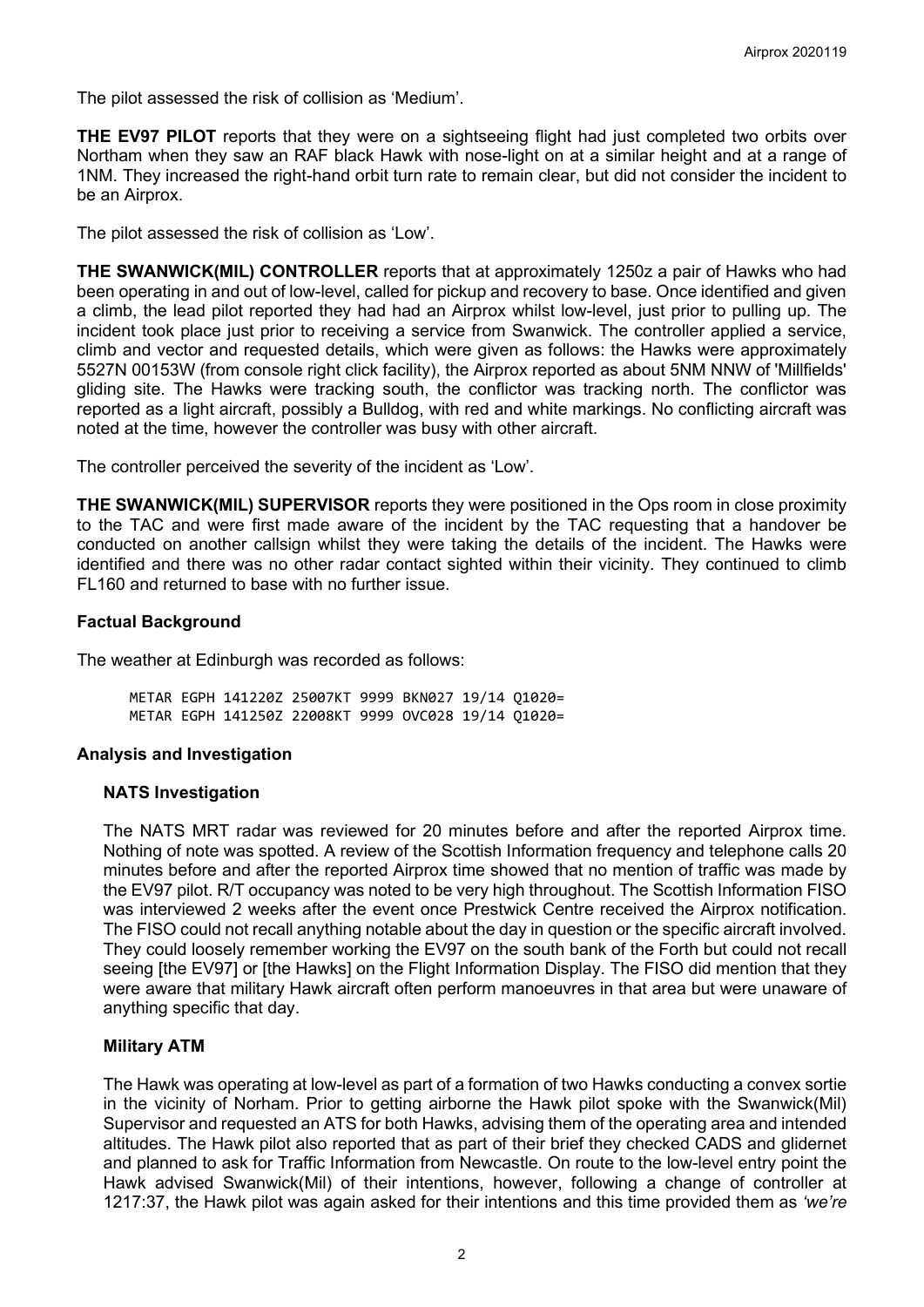*doing er an exercise between Newcastle and Leuchars and er we'd like a Traffic Service for [Hawk 2 c/s] who'll be operating between surface and medium level and er [Hawk 1 c/s] will be low level and no service required'.*

Only the frequency on which the Hawks were operating was transcribed by the Swanwick(Mil) investigation, therefore, it is unknown how many other aircraft were being provided an ATS by the Swanwick(Mil) controller however, the tape transcript provided highlights that at least one other aircraft was under their control. The Hawk formation was initially provided a Traffic Service until the Hawk descend to low-level at which time the ATS was downgraded to a Basic Service, with the second Hawk retaining a Traffic Service. The second Hawk was provided with a mixture of Traffic Service and Basic Service depending on their altitude. The Swanwick(Mil) controller occurrence report stated that the Hawk was not under an ATS, however, the tape transcript showed that a Basic Service was given and was not terminated, or the Hawk was not advised to change to an en-route frequency, therefore the Hawk pilots may have believed a Basic Service was still being provided. The tape transcript also showed that during the duration of the Hawk sortie, prior to the Airprox, there had been three controller changes.

The EV97 was not observed in the vicinity of the Hawk on the radar replay conducted by the Radar Analysis Cell therefore, there are no screenshots available. The radar synopsis reported that the Hawk was intermittent on radar and no other Air Systems were visible at the time of the Airprox.

Due to the limits of surveillance cover in the operating area, the Swanwick(Mil) controller would not have been able to see the EV97 at their reported altitude therefore, the confliction was not identified, and Traffic Information was not passed. A lack of local investigation by Swanwick(Mil) meant that it is unknown whether the Hawk pilot or the Swanwick(Mil) controller requested Traffic Information from Newcastle to aid the situational awareness. It could be assumed that the Swanwick(Mil) controller did not believe they were providing a Basic Service to the Hawk once they had entered low-level due to the Hawk earlier stating that a service would not be required. At 1223:40 the Hawk pilot called '[Hawk C/S] *is descending low level recall you on way back out of low leve*l'. To which the controller replied, *'you are responsible for your own terrain clearance speak to your shortly*'. However, the controller should have either terminated the service, sent the Hawk to an en-route frequency, or clarified the potential ambiguity in the initial request for a Basic Service. Again, due to a lack of investigation by Swanwick(Mil) it also is unknown whether the Electronic Flight Strip for the Hawk was maintained by the controller, or cancelled down at this point, which would have indicated whether the controller believed the Hawk was still under a Basic Service or not. When the Hawks called back on the frequency 7min later, it was a different controller in position. It is also worth noting that Swanwick(Mil) radars are not optimised for the altitudes that the Hawk formation were operating at, therefore, Swanwick(Mil) were not necessarily the most appropriate ATS provider.

# **UKAB Secretariat**

The Hawk and EV97 pilots shared an equal responsibility for collision avoidance and not to operate in such proximity to other aircraft as to create a collision hazard. [1](#page-2-0) If the incident geometry is considered as head-on or nearly so then both pilots were required to turn to the right.<sup>[2](#page-2-1)</sup>

# **Comments**

# **HQ Air Command**

The Hawk T1 is not fitted with a CWS; therefore, lookout remains the primary means to avoid MAC at low-level. The crews of both Hawks are to be commended for their detailed planning, using several resources available to avoid any possible conflicts and providing Swanwick(Mil) with a detailed plan of their sortie in advance. Although tools such as CADS are good for building SA, this occurrence has highlighted some of the limitations, particularly when it comes to GA. Hawks routinely fly at speeds of 420kts plus at low-level and when you have two unsighted Air Systems

<span id="page-2-0"></span><sup>1</sup> SERA.3205 Proximity. MAA RA 2307 paragraphs 1 and 2.

<span id="page-2-1"></span><sup>2</sup> SERA.3210 Right-of-way (c)(1) Approaching head-on. MAA RA 2307 paragraph 13.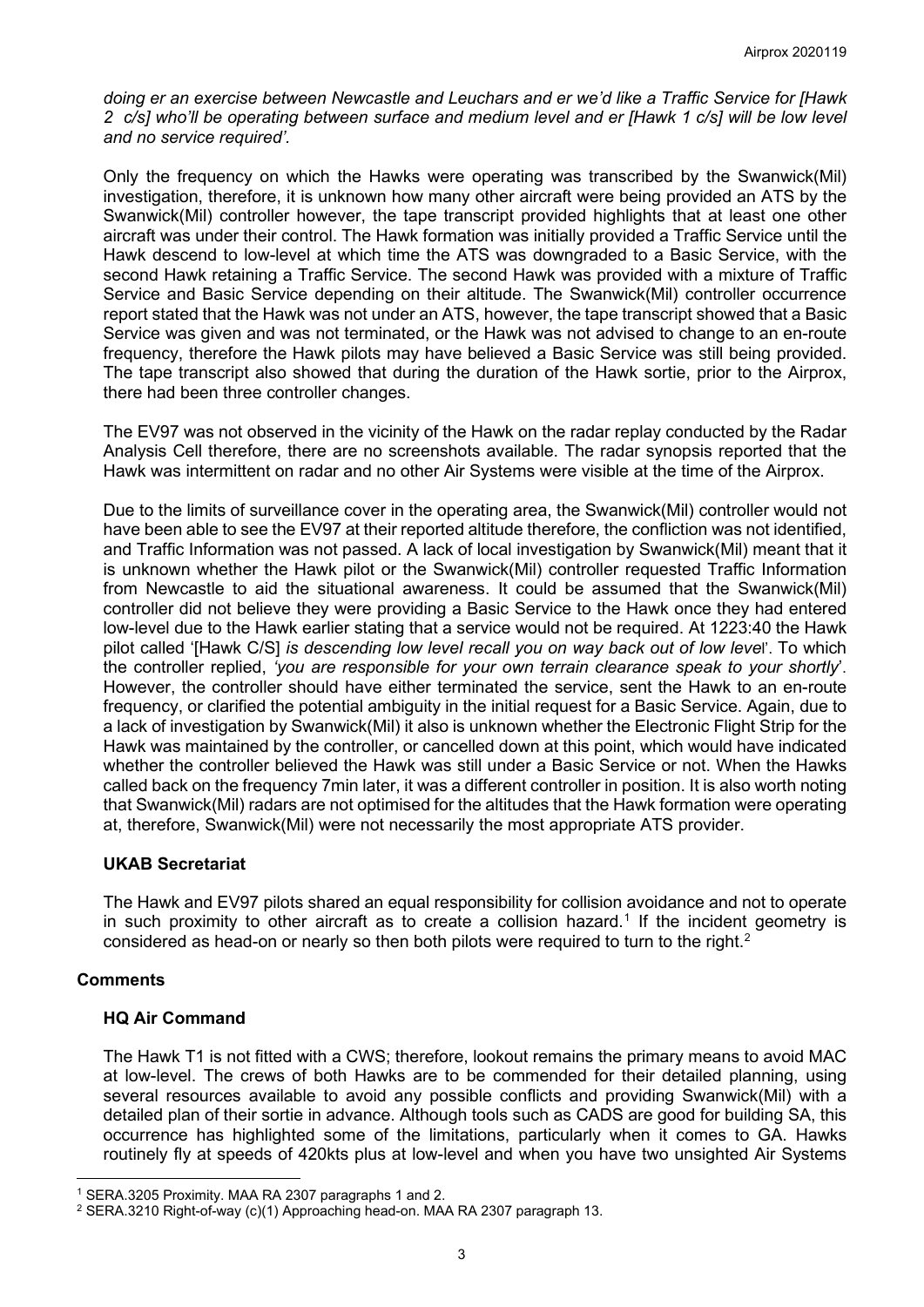pointing at each other, distances can erode in a matter of seconds and requires quick reactions to prevent a serious accident. The crew of the EV97 thought that the risk of collision was so low that they didn't consider this an Airprox. This was part and parcel to the proactive lookout and hard manoeuvring carried out by the Hawk pilots – a later 'Tally' may have resulted in a different opinion.

As this airspace is routinely used by the Hawks from RAF Leeming, the Station is keen to raise awareness of this activity in the Regional Airspace Users Working Group (RAUWG). RAF Leeming has had a lot of success with the local gliding communities with this forum and hope this collegiate thinking could transpose to the GA community.

# **Summary**

An Airprox was reported when a Hawk and an EV97 flew into proximity at Norham at 1249Z on Monday 14<sup>th</sup> September 2020. Both pilots were operating under VFR in VMC, the Hawk pilot in receipt of a Basic Service from Swanwick(Mil) and the EV97 pilot in receipt of a Basic Service from Scottish Info.

# **PART B: SUMMARY OF THE BOARD'S DISCUSSIONS**

Information available consisted of reports from both pilots, radar photographs/video recordings, reports from the air traffic controllers involved and reports from the appropriate operating authorities. Relevant contributory factors mentioned during the Board's discussions are highlighted within the text in bold, with the numbers referring to the Contributory Factors table displayed in Part C.

Due to the exceptional circumstances presented by the coronavirus pandemic, this incident was assessed as part of a 'virtual' UK Airprox Board meeting where members provided a combination of written contributions and dial-in/VTC comments.

The Board first looked at the actions of the Hawk pilot. They commended them for their extensive preflight planning, noting that they had used all the tools available to try to glean as much situational awareness as possible prior to the flight. Members wondered whether the pilots were aware that Swanwick(Mil) would not be able to see the formation on the radar when they were low-level, but without the RT transcript from the Supervisor's console at Swanwick(Mil) they could not know whether the Swanwick(Mil) Supervisor had informed them or not. However, they also noted that there was no better option, in that there were no ATC units which would have been able to provide a radar service in the area. The Hawk T1 was not fitted with a CWS, and the Board were informed by a military member that although there was a plan to fit a CWS into the Hawk and the funding line was in place, it was unlikely to be introduced until 2023/24. Consequently, without a CWS or any information from ATC, the Hawk pilots had no prior situational awareness that the EV97 was in the area (**CF3**). Members commended the pilot on their look-out and noted that this was a situation where see-and-avoid worked, as the pilot saw the EV97 1NM away and took action to ensure that they remained clear. The Board also commended RAF Leeming's efforts in encouraging attendance of GA members at the RAUWG, noting that such events promoted education and understanding on both sides.

For their part the EV97 pilot was receiving a Basic Service from Scottish Information and was not fitted with a CWS, so also had no prior situational awareness that the Hawks were in the area until they saw them (**CF3**). Again, the Board commended the pilot for their look-out and for not allowing themselves to be distracted by the sight-seeing. Having seen the Hawk, they tightened their right-hand turn in order to increase the separation and judged the risk of collision to be 'low'.

Members then commenced a long discussion about the CADS used by the Hawk pilots for situational awareness on traffic in the low-level system. The system is primarily used by the military and allows pilots to enter their routing and note any potential conflictions, but can be accessed by certain organisations such as the police, coastguard and pipeline inspections. Some members opined that the GA and ATC community could also benefit from the additional situational awareness if they were able to have access to the system. However, military members highlighted that the system was designed for deconfliction planning in the Military Low Flying System to allow units to co-operate and collaborate, with its accuracy (after planning) dependent on an 'on-time-on-track' execution of a flight. As such they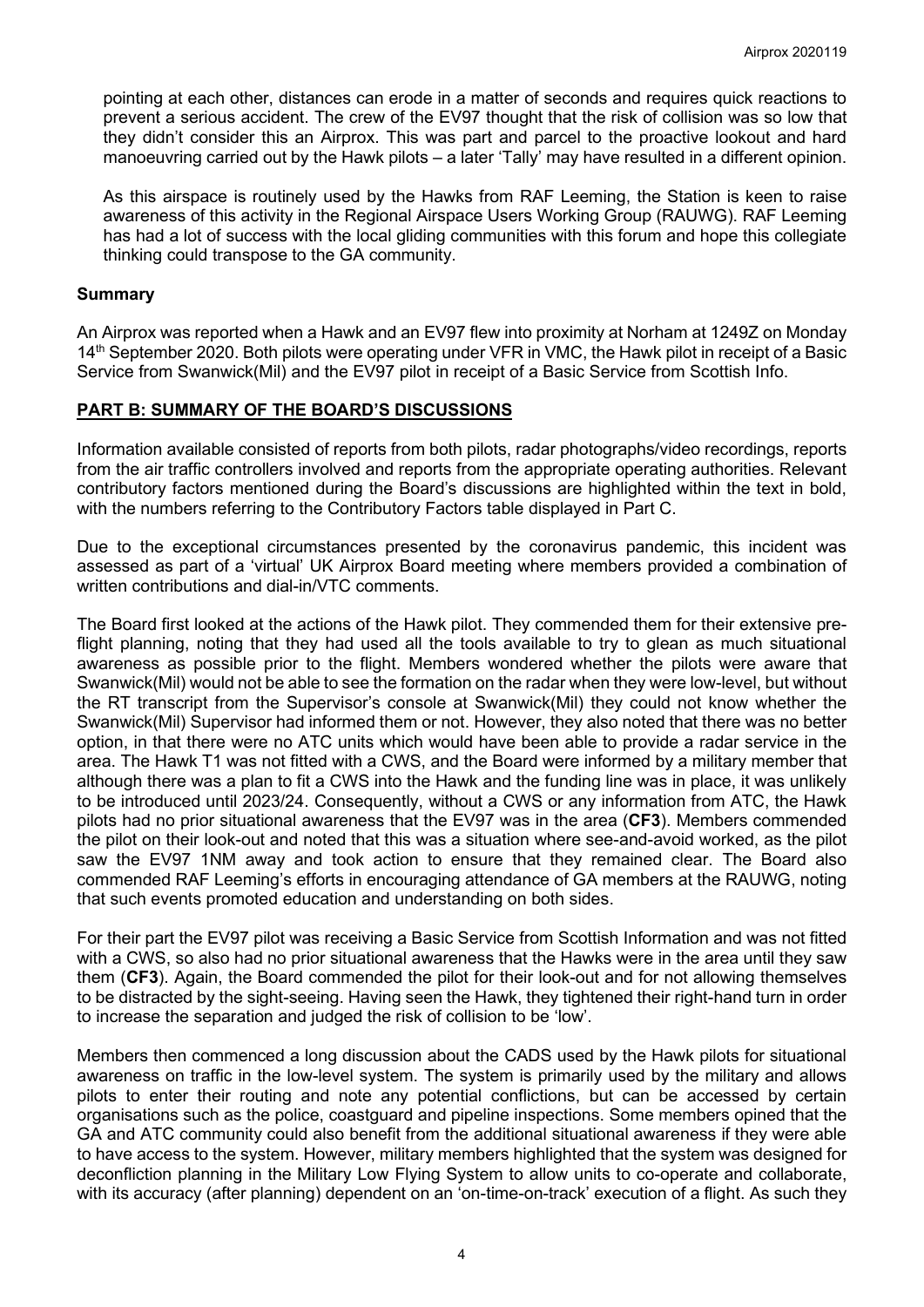highlighted the danger of assuming that it provided a real-time representation of where military (and limited other) aircraft may be as the information in the CADS was only as good as the route inputted by the pilot and so was only accurate at the planning stage. The security implications of universal access to the system were also raised as an area of potential concern. This view was echoed by ATC members who thought that another computer-based system that was only accurate for planning would have little benefit to them and would not be practicable for everyday controlling.

Turning to the role that ATC had to play, members noted that despite the confusion over exactly what type of service the Hawks were receiving from Swanwick(Mil), under a Basic Service ATC were not required to monitor the aircraft and anyway did not have either aircraft on the radar, so could not provide any Traffic Information (**CF1**, **CF2**). Likewise, the Scottish Information FISO did not have access to a radar and so also had no knowledge that the Hawks were in the area (**CF1**).

In determining the risk, the Board quickly agreed that there had been no risk of collision, however, there followed a discussion about whether this was a Category E event, standard procedures and processes pertained, or whether the timely action taken by both pilots averted a more serious incident, Category C. Eventually, the Director called a vote and by a small majority the Board agreed Risk Category E.

# **PART C: ASSESSMENT OF CONTRIBUTORY FACTORS AND RISK**

#### Contributory Factors:

|           | 2020119                                                        |                                            |                                                               |
|-----------|----------------------------------------------------------------|--------------------------------------------|---------------------------------------------------------------|
| <b>CF</b> | <b>Factor</b>                                                  | <b>Description</b>                         | Amplification                                                 |
|           | <b>Ground Elements</b>                                         |                                            |                                                               |
|           | • Situational Awareness and Action                             |                                            |                                                               |
|           | Contextual                                                     | • ANS Flight Information Provision         | Not required to monitor the aircraft under the agreed service |
|           | • Electronic Warning System Operation and Compliance           |                                            |                                                               |
|           |                                                                | • Any other event                          | Aircraft were beneath radar cover                             |
|           | <b>Flight Elements</b>                                         |                                            |                                                               |
|           | • Situational Awareness of the Conflicting Aircraft and Action |                                            |                                                               |
|           | Contextual                                                     | • Situational Awareness and Sensory Events | Pilot had no, late or only generic, Situational Awareness     |

Degree of Risk: E.

#### Safety Barrier Assessment<sup>[3](#page-4-0)</sup>

In assessing the effectiveness of the safety barriers associated with this incident, the Board concluded that the key factors had been that:

#### **Ground Elements:**

**Situational Awareness of the Confliction and Action** were assessed as **not used** because the Hawks were low-level and therefore could not be seen on the radar.

**Electronic Warning System Operation and Compliance** were assessed as **not used** because neither aircraft was showing on the radar so STCA would not alert.

# **Flight Elements:**

<span id="page-4-0"></span><sup>&</sup>lt;sup>3</sup> The UK Airprox Board scheme for assessing the Availability, Functionality and Effectiveness of safety barriers can be found on the [UKAB Website.](http://www.airproxboard.org.uk/Learn-more/Airprox-Barrier-Assessment/)